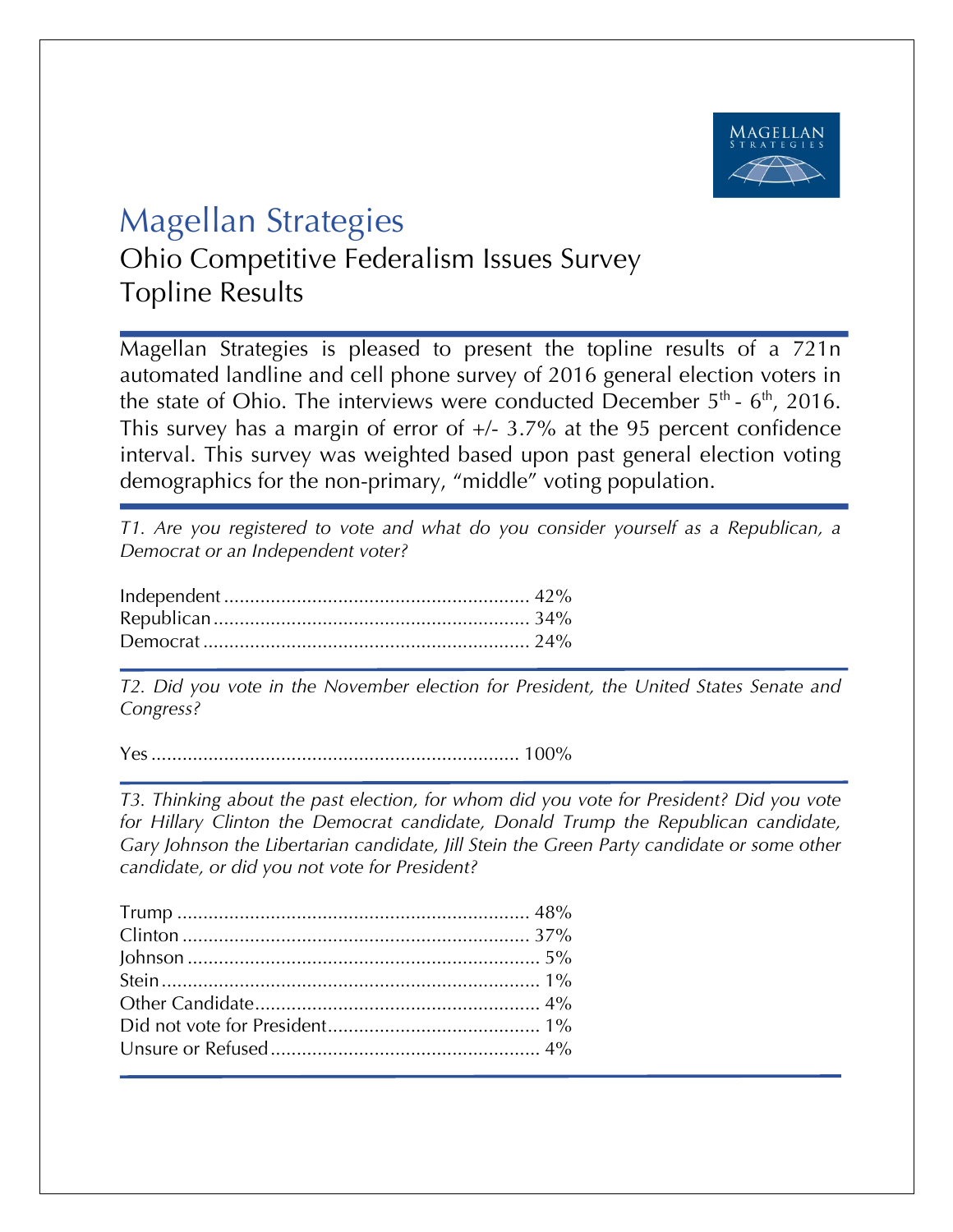*T4. Among the following list of issues which do you think should be the top priority that President elect Donald Trump and Congress should be addressing the most?*

| Creating jobs and growing our economy  32%      |  |
|-------------------------------------------------|--|
|                                                 |  |
|                                                 |  |
| Government spending and the national debt 9%    |  |
|                                                 |  |
|                                                 |  |
|                                                 |  |
| Transportation funding for roads and bridges 1% |  |
|                                                 |  |
|                                                 |  |
|                                                 |  |

*T5. Among the following list of issues which do you think should be the top priority that Governor Kasich and the state legislature should be addressing the most?* 

| Creating good jobs and growing our economy  30%     |
|-----------------------------------------------------|
|                                                     |
| Addressing the rising costs of healthcare 15%       |
| Protecting communities from acts of violence 10%    |
| Bringing efficiency to state government spending 9% |
|                                                     |
|                                                     |
|                                                     |
|                                                     |
|                                                     |
|                                                     |

*T6. Do you approve or disapprove of the job John Kasich is doing as Governor?*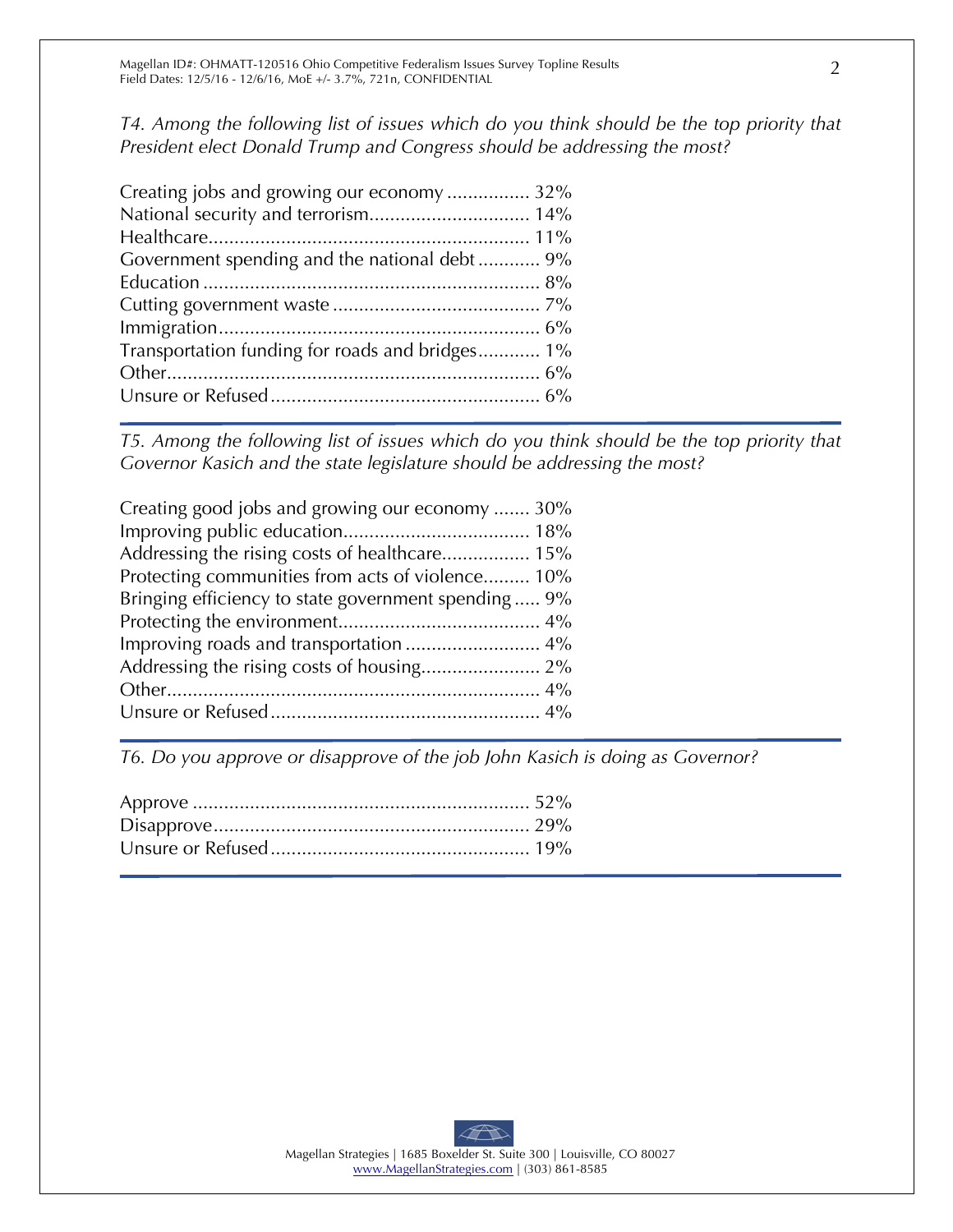*T7. Even though it is a long way off… If the election for Governor in 2018 were being held today, would you vote for the Democrat candidate, the Republican candidate, an outside, non-career politician candidate, a libertarian candidate, or a green party candidate?*

*Thinking now about the challenges Americans face today….*

*T8. Please tell me if you agree or disagree with the following statement. Most of America's major domestic problems are better handled by the federal government than by individual state governments.*

*T9. Please tell me if you agree or disagree with the following statement. The size of the federal government prohibits individual state governments from solving some of their own problems.*

*The Federal government and individual state and local governments fund very similar programs. I am now going to read to you some government services and programs, after hearing the program I would like you to tell me if you think the federal government or a state government should be the sole provider and manager of that program. Let's get started…*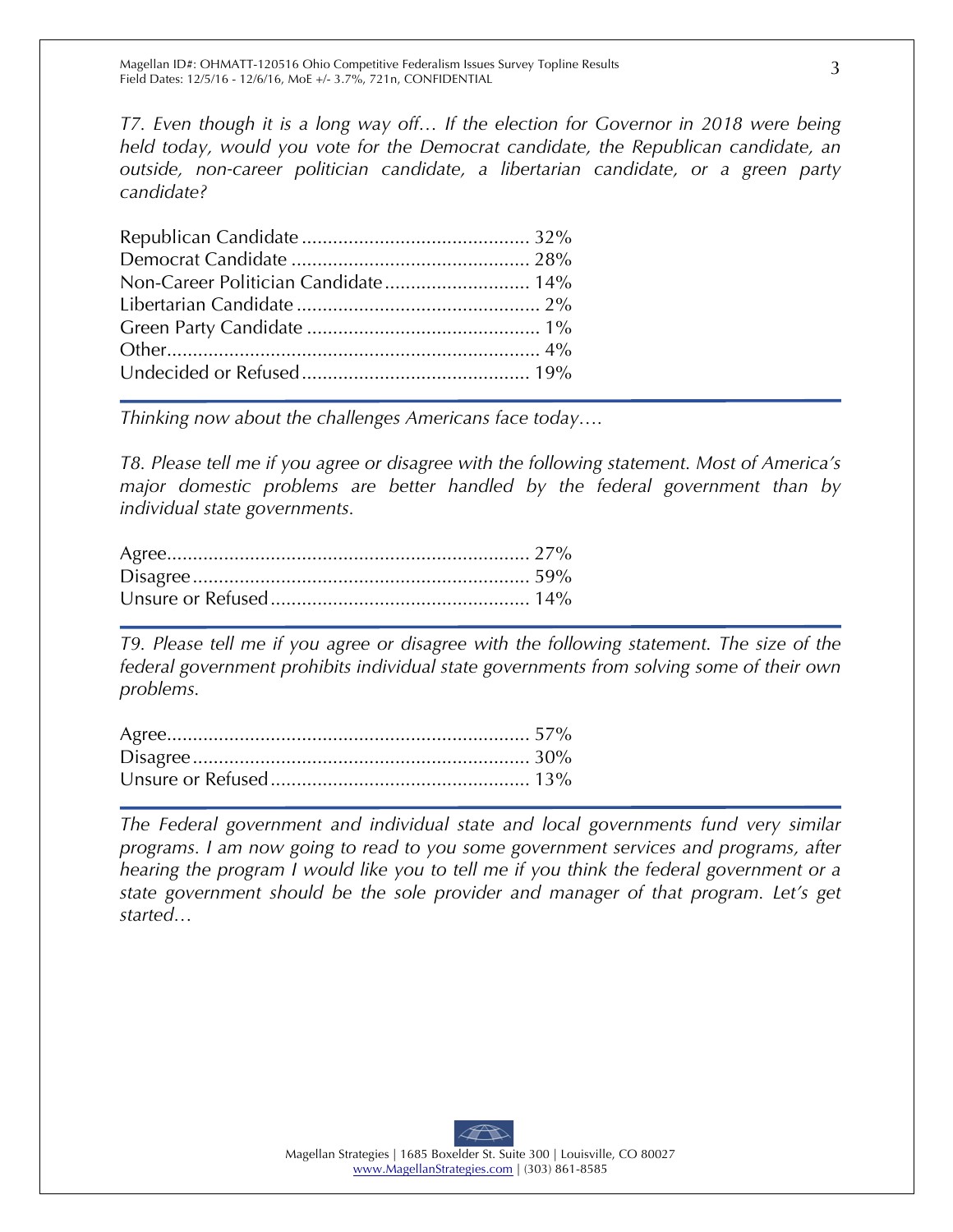*T10. Who should be the sole provider and manager of public schools and educating students?*

*T11. Who should be the sole provider and manager of welfare programs like Medicaid and healthcare for low-income individuals and families?*

*T12. Who should be the sole provider and manager of roads, transportation and public transit projects?*

*T13. Who should be the sole provider and manager of energy resources and regulations?*

*T14. When it comes to welfare, education, transportation and energy, do you want President-elect Donald Trump and the new Congress to:*

| Split power/money more equally with states 47% |  |
|------------------------------------------------|--|
| Move power/money from Washington to states 40% |  |
|                                                |  |
|                                                |  |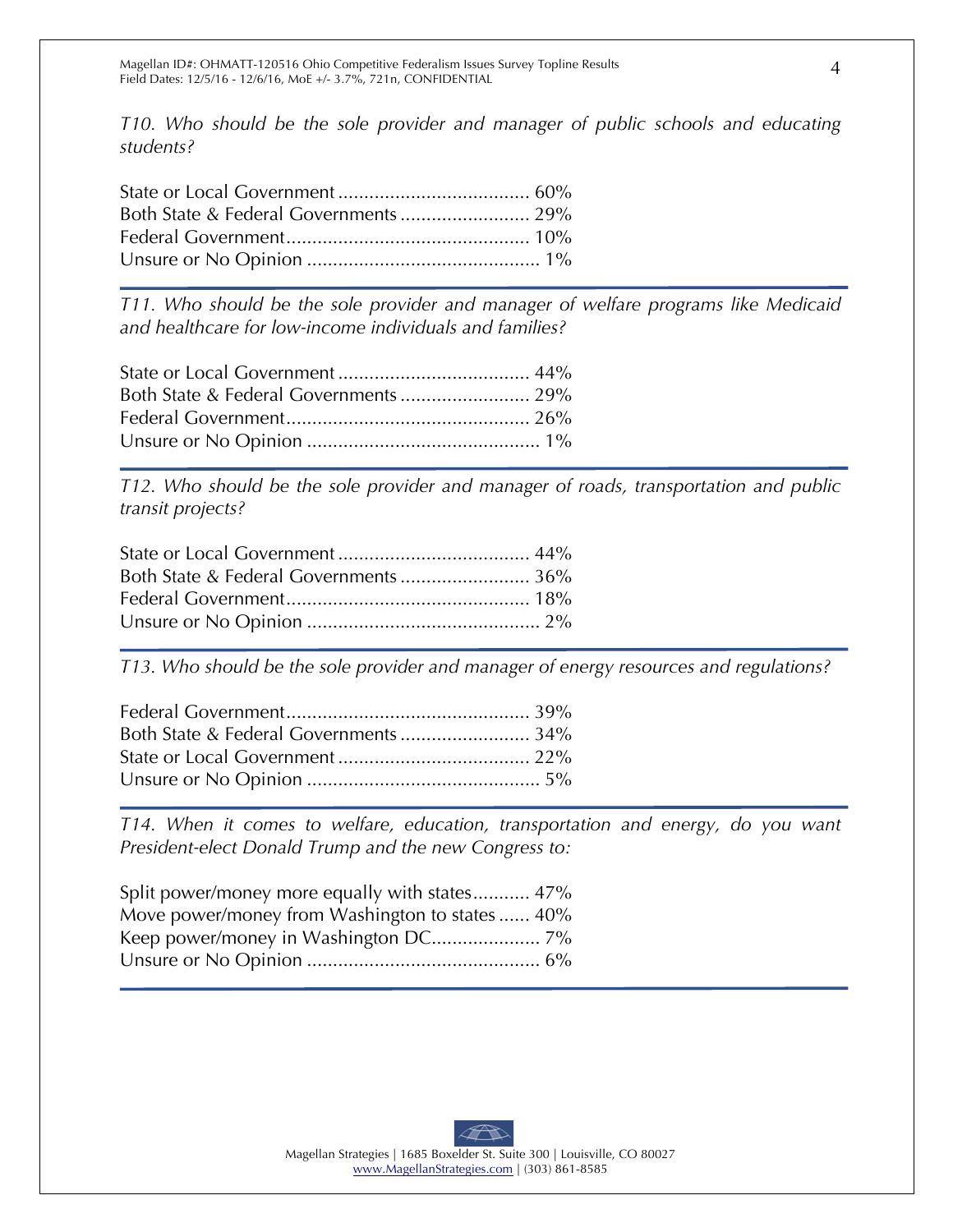Magellan ID#: OHMATT-120516 Ohio Competitive Federalism Issues Survey Topline Results Field Dates: 12/5/16 - 12/6/16, MoE +/- 3.7%, 721n, CONFIDENTIAL

*T15. Are you a man or a woman?*

*T16. Which of the following age groups applies to you?* 

*T17. What is your marital status?* 

*T18. What is the highest level of education that you have completed?*

| Some Graduate or Professional School 17% |  |
|------------------------------------------|--|
|                                          |  |
|                                          |  |